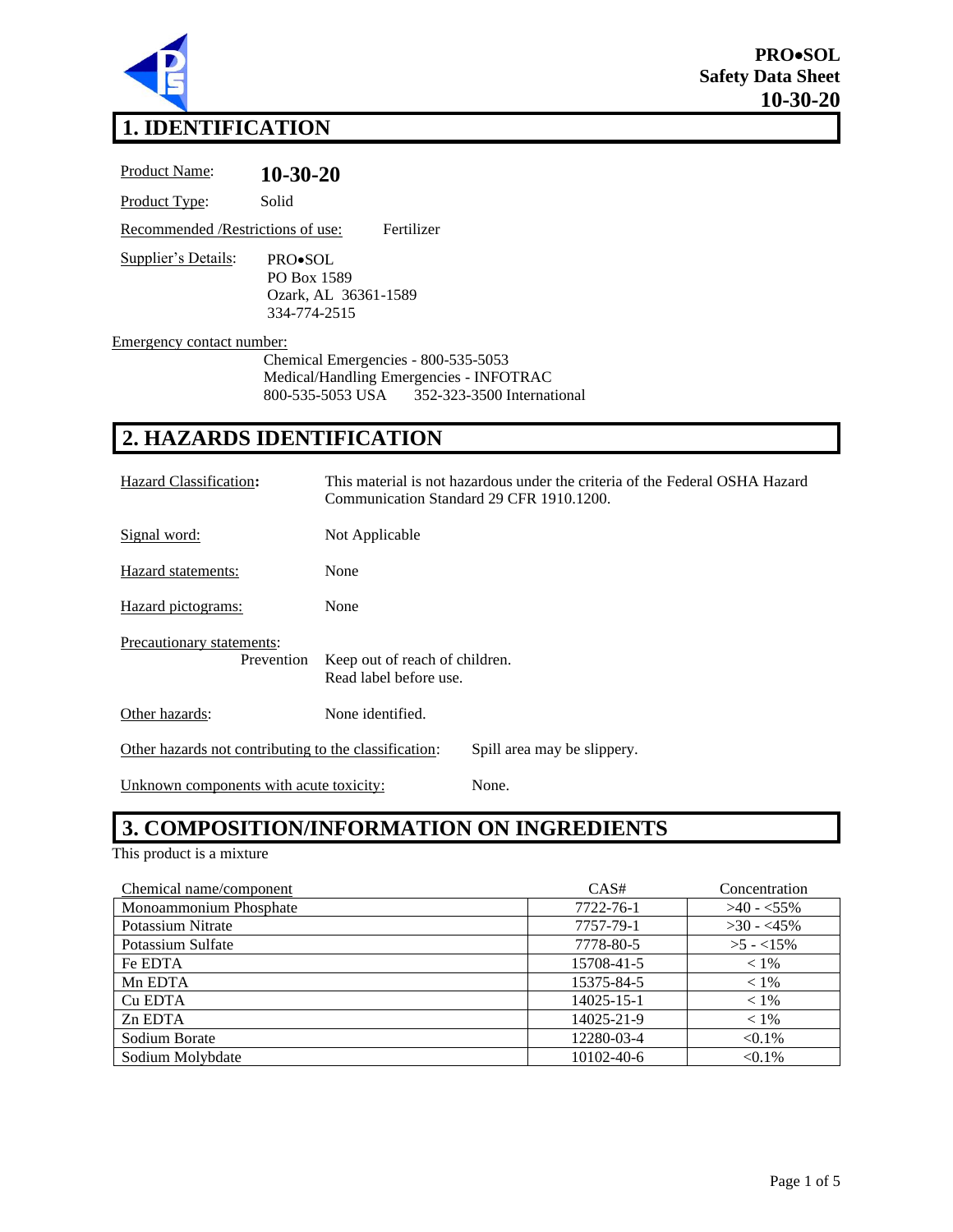

#### **4. FIRST-AID MEASURES**

Description of first aid measures:

| Eye Contact --If in eyes:  | Flush with water for 15 minutes. Call a doctor for treatment if irritation persists. |
|----------------------------|--------------------------------------------------------------------------------------|
| Skin Contact - If on skin: | Wash thoroughly with soap and water. Launder clothing before reuse.                  |
| Inhalation -- If inhaled:  | Remove affected person from source of exposure. Call 911 if breathing is difficult.  |
| Ingestion -- If ingested:  | Do not induce vomiting. Get medical attention. Have the product label with you when  |
|                            | calling a doctor or going for treatment.                                             |

Indication of any immediate medical attention and special treatment needed: No additional information available.

#### **5. FIRE-FIGHTING MEASURES**

| Extinguishing media:             |                                                                               |  |  |
|----------------------------------|-------------------------------------------------------------------------------|--|--|
| Suitable extinguishing media:    | Water fog, foam or spray, dry chemical, carbon dioxide, sand                  |  |  |
| Unsuitable extinguishing media:  | None                                                                          |  |  |
| Special hazards arising from the | Material is not combustible. Product packaging is not self-ignitable, but may |  |  |
| substance or mixture:            | support combustion.                                                           |  |  |
|                                  |                                                                               |  |  |
| Advice for firefighters:         |                                                                               |  |  |
| Firefighting instructions:       | Use extinguishing media appropriate for the surrounding materials.            |  |  |
| Protection during                | Wear appropriate protective equipment and self-contained breathing apparatus  |  |  |
| firefighting:                    | (SCBA) with a full face-piece operated in positive pressure mode.             |  |  |

Other information: Do not allow run-off from fire-fighting to enter drains or water courses.

#### **6. ACCIDENTAL RELEASE MEASURES**

Personal precautions, protective equipment, and emergency procedures:

Use protective equipment to prevent contact with skin and eyes or inhalation of dust. Use site specific emergency procedures if product is released. Prevent entry to sewers and public surface waters per site specific containment procedures.

Methods and material for containment and cleaning up:

Use mechanical means. Store material in suitable containers for recycle or disposal. Minimize dust generation.

#### **7. HANDLING AND STORAGE**

Precaution for safe handling: Avoid contact with skin and eyes. After handling, wash hands thoroughly with soap and water. Avoid generating and breathing dust. Wash before eating and drinking.

| Safe Storage conditions: | Store in a dry, cool, and well-ventilated area. Protect from weather. |
|--------------------------|-----------------------------------------------------------------------|
| Incompatible materials:  | Strong alkaline or acid compounds.                                    |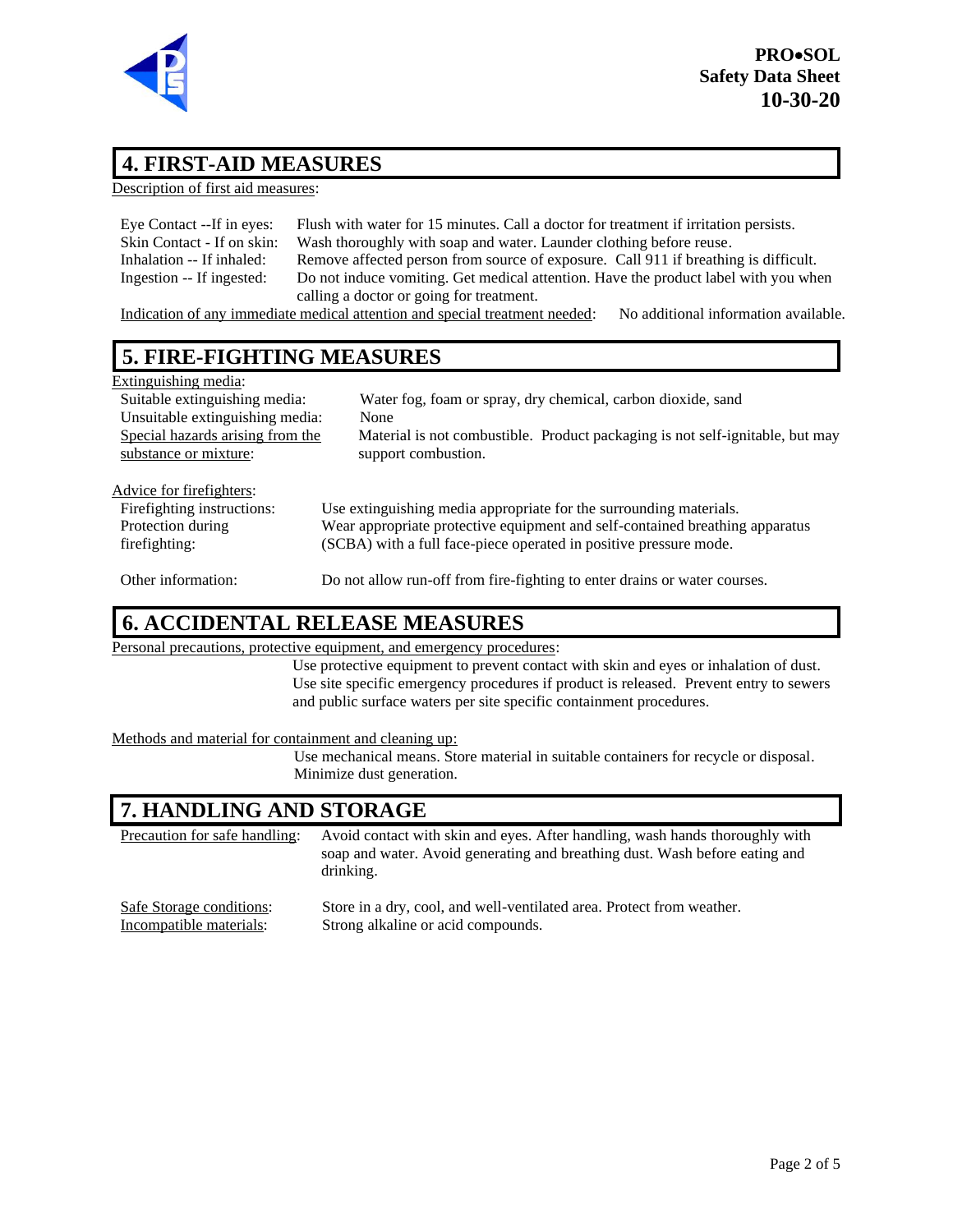

| <b>8. EXPOSURE CONTROL/PERSONAL PROTECTION</b>         |                                                                                                                                                                                            |            |                                                          |
|--------------------------------------------------------|--------------------------------------------------------------------------------------------------------------------------------------------------------------------------------------------|------------|----------------------------------------------------------|
| Exposure limits are listed below, if they exist:       |                                                                                                                                                                                            |            |                                                          |
| Component                                              | Regulation                                                                                                                                                                                 | Type of    | Value/Notation                                           |
|                                                        |                                                                                                                                                                                            | listing    |                                                          |
| $Dust$ – inhalable particles                           | <b>ACGIH</b>                                                                                                                                                                               | TWA        | $10 \text{ mg/m}^3$                                      |
| Dust – respirable particles                            | <b>ACGIH</b>                                                                                                                                                                               | <b>TWA</b> | $3 \text{ mg/m}^3$                                       |
| Copper compounds                                       | OSHA / ACGIH / NIOSH                                                                                                                                                                       | TWA        | $1 \text{ mg/m}^3 / 1 \text{ mg/m}^3 / 1 \text{ mg/m}^3$ |
| Manganese compounds                                    | <b>ACGIH / NIOSH</b>                                                                                                                                                                       | <b>TWA</b> | $0.02$ mg/m <sup>3</sup> / 1 mg/m <sup>3</sup>           |
| Molybdenum, soluble compounds                          | <b>ACGIH</b>                                                                                                                                                                               | <b>TWA</b> | $0.5 \text{ mg/m}^3$                                     |
| Zinc compounds (dust)                                  | <b>ACGIH</b>                                                                                                                                                                               | TWA        | $10 \text{ mg/m}^3$                                      |
| Engineering controls:<br>Personal protective measures: | Use adequate ventilation to prevent exposure.                                                                                                                                              |            |                                                          |
| Hand protection:                                       | Wear suitable protective gloves to prevent direct exposure.                                                                                                                                |            |                                                          |
| Eye protection:                                        | Safety glasses with side shields or tight fitting goggles.                                                                                                                                 |            |                                                          |
| Skin and body protection:                              | Wear long sleeved clothing or other suitable clothing to prevent skin<br>exposure.                                                                                                         |            |                                                          |
| Respiratory protection:                                | Where dust is generated and appropriate engineering controls cannot<br>maintain acceptable levels, use appropriate respiratory protection equipment<br>to prevent inhalation of materials. |            |                                                          |
| Special requirements for PPE,                          | No specialty PPE requirements beyond those previously identified.                                                                                                                          |            |                                                          |

Special requirements for PPE, protective clothing or respirators:

#### **9. PHYSICAL AND CHEMICAL PROPERTIES**

| Physical state:               | Solid                           | Vapor pressure:        | <b>NA</b>                |
|-------------------------------|---------------------------------|------------------------|--------------------------|
| Color:                        | Pale Blue                       | Vapor density:         | <b>NA</b>                |
| Odor:                         | <b>Odorless</b>                 | Relative density       | $62$ lbs/ft <sup>3</sup> |
| Odor threshold:               | NA                              | Solubility:            | 100% soluble in water    |
| $pH$ :                        | $4.0 - 5.0$ at 5% concentration | Partition coefficient: | <b>NA</b>                |
| Melting point/freezing point: | <b>NA</b>                       | Auto ignition temp:    | <b>NA</b>                |
| Initial boiling point/range:  | <b>NA</b>                       | Decomposition temp:    | <b>NA</b>                |
| Flashpoint:                   | <b>NA</b>                       | Viscosity:             | <b>NA</b>                |
| Evaporation rate:             | <b>NA</b>                       |                        |                          |
| Flammability (solid gas):     | <b>NA</b>                       |                        |                          |
| Upper/lower flammability or   | <b>NA</b>                       |                        |                          |
| explosive limits:             |                                 |                        |                          |

Other information: No additional information.

## **10. STABILITY AND REACTIVITY**

Reactivity: This product is stable under normal conditions of use, storage and transport.

Chemical stability: This product is stable at ambient temperatures and atmospheric pressures.

Other: Hazardous reactions: None determined. Conditions to avoid: Avoid high temperatures. Prevent contact with moisture or incompatible materials. Incompatible materials: Strong alkaline or acid compounds. Hazardous decomposition products: Metal and sulfur fumes when excessive heat is applied.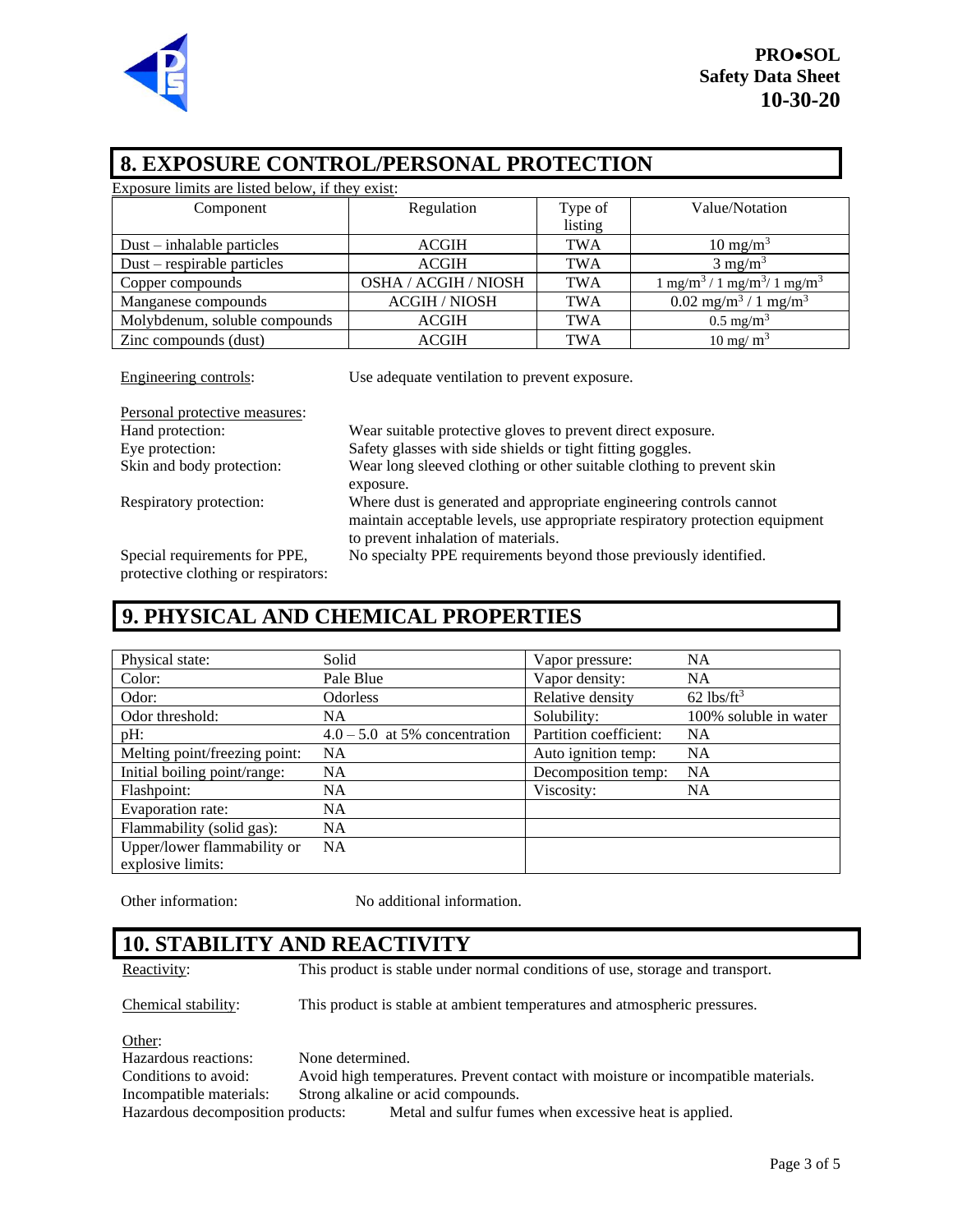

#### **11. TOXICOLOGICAL INFORMATION**

| Likely routes of exposure:                                         | Inhalation, Ingestion, Skin contact, Eye contact                                                  |                 |  |
|--------------------------------------------------------------------|---------------------------------------------------------------------------------------------------|-----------------|--|
| Symptoms/injuries after inhalation:                                | High concentrations of dust may irritate the throat and<br>respiratory system and cause coughing. |                 |  |
| Symptoms/injuries after Ingestion:                                 | Mixture components not known to be harmful.                                                       |                 |  |
| Symptoms/injuries after skin contact:                              | Prolonged contact may cause skin irritation                                                       |                 |  |
| Symptoms/injuries after eye contact:                               | Dust may cause eye irritation.                                                                    |                 |  |
| Acute toxicity:                                                    | Mixture based on components' toxicity. Not classified.                                            |                 |  |
| Reproductive toxicity:                                             | No relevant data found.                                                                           |                 |  |
| Specific Target Organ Toxicity-S E:                                | No relevant data found.                                                                           |                 |  |
| Specific Target Organ Toxicity-R E:                                | No relevant data found.                                                                           |                 |  |
| Carcinogenicity:                                                   | Not classified.                                                                                   |                 |  |
| NTP (National Toxicology Program):                                 |                                                                                                   | Not classified. |  |
| IARC (International Agency for Research on Cancer):                |                                                                                                   | Not classified. |  |
| ACGIH (American Conference of Governmental Industrial Hygienists): |                                                                                                   | Not classified. |  |

#### **12. ECOLOGICAL INFORMATION**

Bioaccumulative potential: No data is available. Mobility in soil: No data is available.

Toxicity: No testing data available. Persistence and degradability: No data is available on the degradability of this product. Other adverse effects: No further relevant information available.

#### **13. DISPOSAL CONSIDERATIONS**

Waste treatment methods:<br>Recommend recycling excess product if at all possible. Avoid sewage and landfill disposal. Place contaminated material in suitable, labeled containers for disposal. See section 8 for exposure control information.

#### **14. TRANSPORT INFORMATION**

#### **DOT: Not regulated for transport**

This information is not intended to convey all specific regulatory or operational requirements/information relating to this product. Transportation classifications may vary by container volume and may be influenced by regional or country variations in regulations. It is the responsibility of the transporting organization to follow all applicable laws, regulations and rules relating to the transportation of the material.

## **15. REGULATORY INFORMATION**

**OSHA Hazard Communication Standard**: This product is not a "Hazardous Chemical" as defined by the OSHA Hazard Communication Standard, 29 CFR 1910.1200.

Ingredients listed on TSCA inventory: Yes

CERCLA Section 103 Hazardous Substances: Copper Compounds, Manganese Compounds, Zinc Compounds EPCRA Section 311/312 Hazard Categories: None

EPCRA Section 313 Toxic Release Inventory: Copper Compounds, Manganese Compounds, Zinc Compounds California Proposition 65 (Safe Drinking Water and Toxic Enforcement Act of 1986):

This product contains no listed substances known to the State of California to cause cancer, birth defects or other reproductive harm, at levels which would require a warning under the statute.

Micronutrient Approvals / Registrations: California Department of Food and Agriculture (CDFA):

Company Registration# 11871